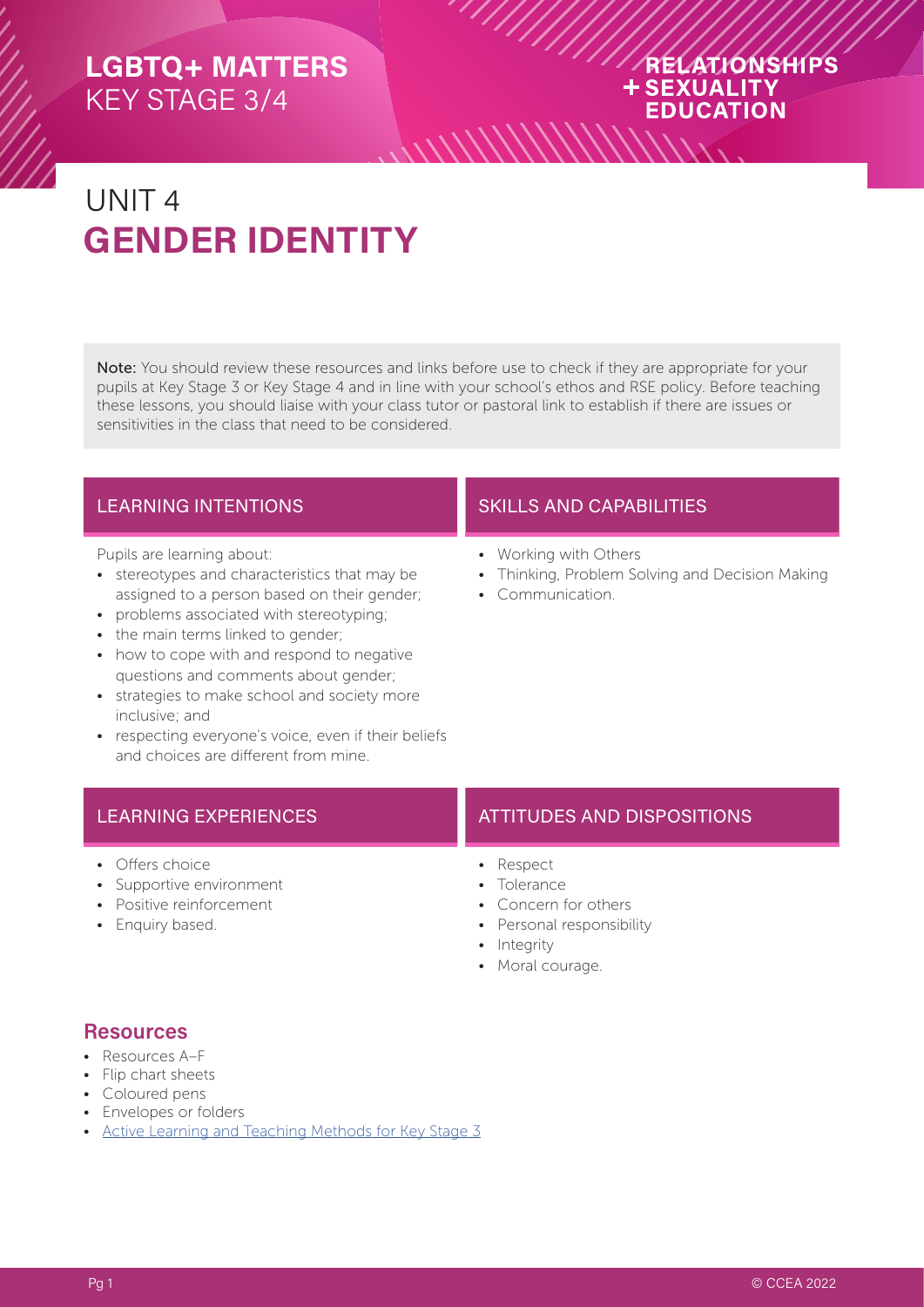#### RELATIONSHIPS **+SEXUALITY EDUCATION**

## UNIT 4 **GENDER IDENTITY**

#### **Activity 1 Stereotypical characteristics**

- Print out enough copies of Resource A, which includes statements about different characteristics a man or woman may have, for groups of three or four pupils.
- Cut out the separate statements and put them into an envelope or folder.
- Give each group a set of the Resource A statements and a copy of Resource B, which shows a Venn diagram with overlapping male and female circles.
- Ask the pupils to read the statements and place them where they think is most appropriate in the Venn diagram on Resource B.
- When the groups have finished, pick some statements to discuss and ask the pupils to explain where they placed those statements on the diagram and why.
- The statements you choose should allow the pupils to challenge stereotypes, for example good at housework, always on a diet, aggressive or strong.
- Questions for discussion could include:
	- Why did you place the statement in that position?
	- As a group, were there some statements that you did not agree on where to place? What were they and why?
	- Do you think that our perceptions of some of these stereotypes have changed over the years? Give some examples, explaining how and why.

#### **Activity 2 Problems with stereotyping**

- In groups, ask the pupils to discuss three key questions about the characteristics on Resource A:
	- 1. Do men and women always fit these stereotypical characteristics, or do most people have a mixture of characteristics?
	- 2. What must it be like for a person who does not fit into the expected patterns of behaviour or appearance? (For example, a man who likes knitting.)
	- 3. Do people sometimes pretend to be something they're not, just to fit in? If so, what effect might this have on that person, their friends and their family?
- Ask the groups to share their ideas with the rest of the class.
- Then ask the pupils how they could make others, who may experience isolation, feel more included in their school.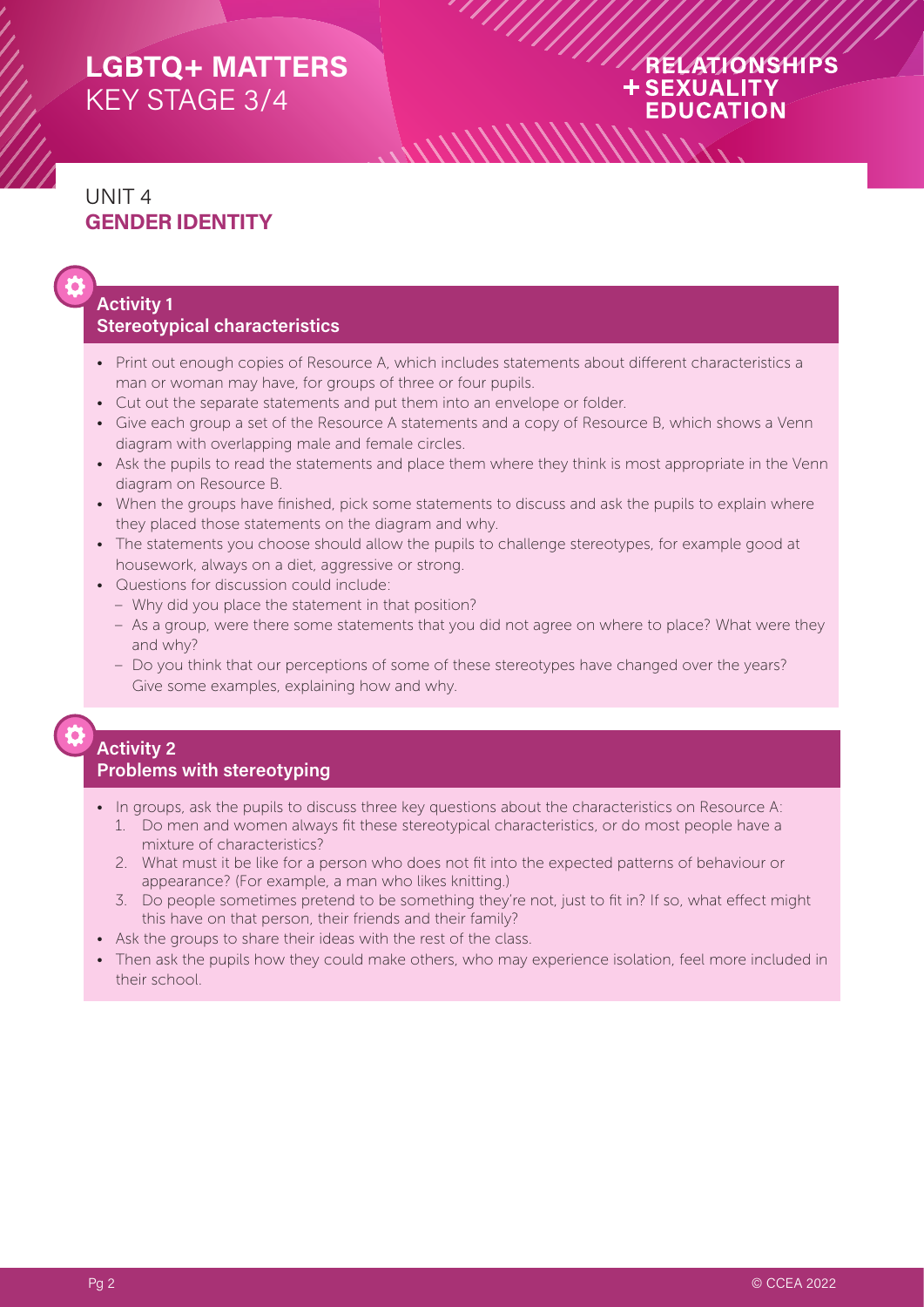#### RELATIONSHIPS **+SEXUALITY EDUCATION**

#### UNIT 4 **GENDER IDENTITY**

#### **Activity 3 Gender terms**

- Before starting this activity, explain to the class that this is a potentially challenging issue to discuss. Pupils will have a range of viewpoints, and the class must treat them all with respect. Remind the pupils that they are entitled to disagree with someone, but they must not be disrespectful or bully each other in their comments and replies.
- Write LGBTQ+ on the board and ask the pupils what the 'T' stands for.
- Then write the pupils' responses on the board.
- Explain to the class that the 'T' for transgender represents a gender identity, as well as an umbrella term for many gender identities.
- Tell the pupils that, in this activity, they will explore the terms gender identity, gender expression, biological sex, cisgender, transgender and non-binary.
- Divide the pupils into groups.
- Ask the groups to discuss what the word gender means and then share their responses with the rest of the class.
- At this stage, explain the following to the class:
	- Gender is your internal sense of being a girl, boy, both or neither.
	- This is different from your sex, which is understood to be linked to biological (and genetic) differences between males and females (such as different genitals and hormones).
	- Everyone is assigned a gender identity at birth that is based on their sex.
	- Sometimes a person's genetically assigned sex does not correspond to their gender identity (how they view themselves) and they might refer to themselves as transgender, non-binary or gender non-conforming.
	- There are many ways that people identify their gender.
- Print out enough copies of Resource C, which includes gender terms and definitions, for small groups of pupils.
- Cut out the terms and definitions and put them into an envelope or folder.
- Ask the pupils to match each definition to the correct term.
- When the groups have finished, use Resource D to check that they have matched the definitions correctly and explain each one.
- Then reiterate that everyone is different and we should value this. We should respect all identities and accept all other people for who they are.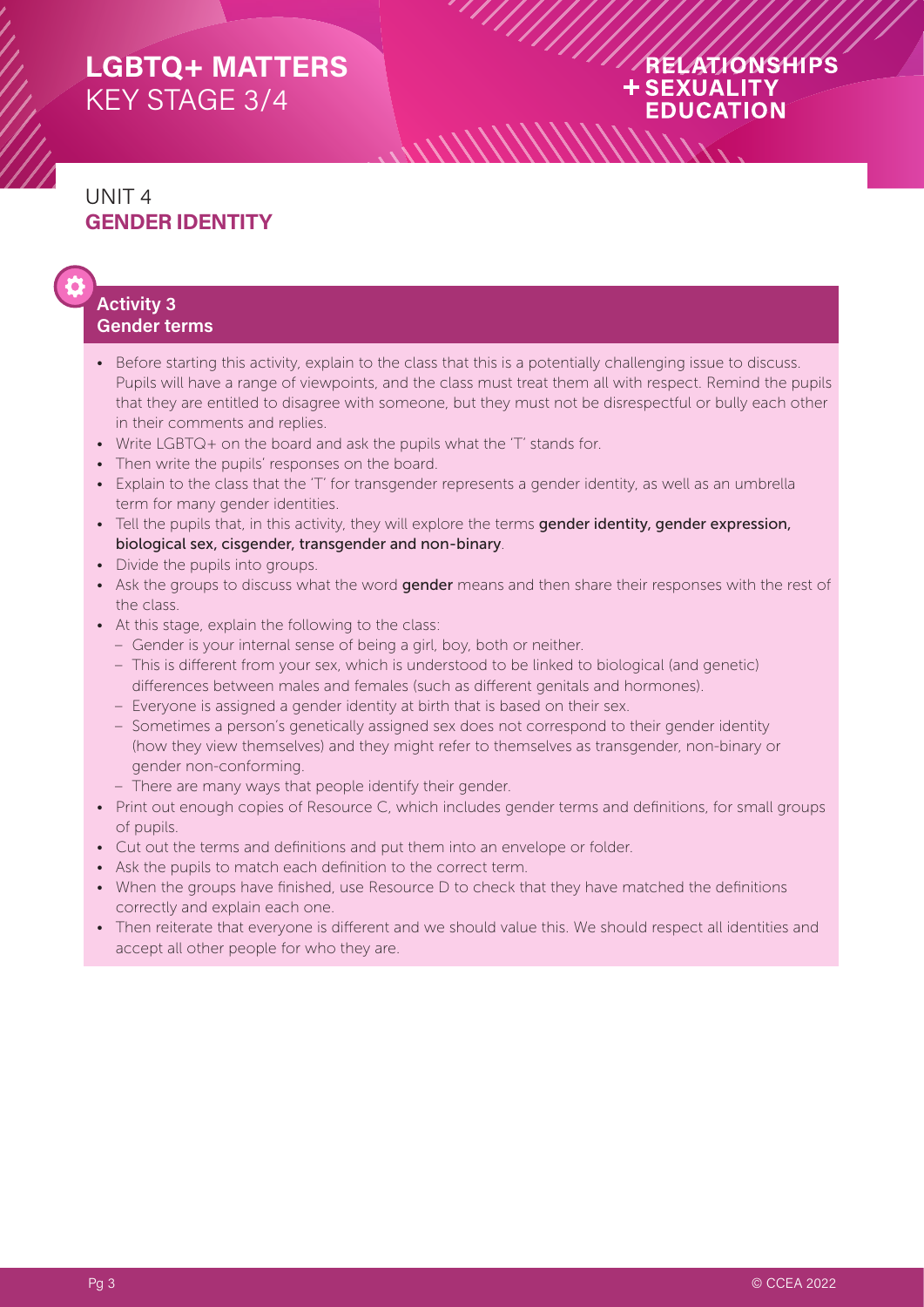#### RELATIONSHIPS + SEXUALITY **EDUCATION**

## UNIT 4 **GENDER IDENTITY**

#### **Activity 4 Coping with gender questions and comments**

• Explain to the class that some people may experience negative comments and questions about their gender identity or the views they have about it and this can greatly affect their emotional and physical wellbeing.

 $\frac{1}{2}$ 

- This may have affected some of the pupils in your class, so it's important to allow time for reflection, questions and comments, and remember to be sensitive.
- Divide the pupils into pairs and ask them to discuss how these types of negative comments and questions might affect a young person.
- Encourage pupils to come up with a few examples such as feeling frightened, confused, hurt and sad.
- Ask each pair to join with another pair to discuss this in small groups and add any new ideas to each pair's original suggestions.
- Then give each group a copy of Resource E, which includes some negative comments and questions about another person's gender that they may hear in or around the school.
- Ask each group to discuss the comments and questions and write down on Resource E how they might respond when they hear them.
- Ask the groups to share their ideas with the rest of the class and discuss any advantages and disadvantages of different responses.
- Reiterate to the pupils that we must take a zero-tolerance approach to bullying and to all negative language and comments about gender.

#### **Activity 5 Making school more inclusive**

- Explain to the class that it's important to make school more inclusive and welcoming for pupils with a range of identities. This includes creating a space for voices and opinions that they may not agree with.
- Encourage the pupils to suggest some ideas for increasing inclusiveness in school, such as:
	- anti-bullying policies;
	- tackling gender-based language; and
	- making everyone welcome in all extracurricular groups and activities.
- Divide the class into groups and give each group a flip chart sheet and coloured pens.
- Ask the groups to discuss ideas for how their school could be more gender inclusive. Keep in mind that this activity may not match some pupils' beliefs. Make sure these pupils know that their opinions will also be heard and respected.
- Then ask each group to share their ideas with the rest of the class.
- Using Resource F, ask each class member to take on the role of a pupil who has decided to write a letter to the Department of Education or their school Principal, detailing how they believe schools could be more supportive of all pupils.
- You could also use this activity as a literacy task in English class.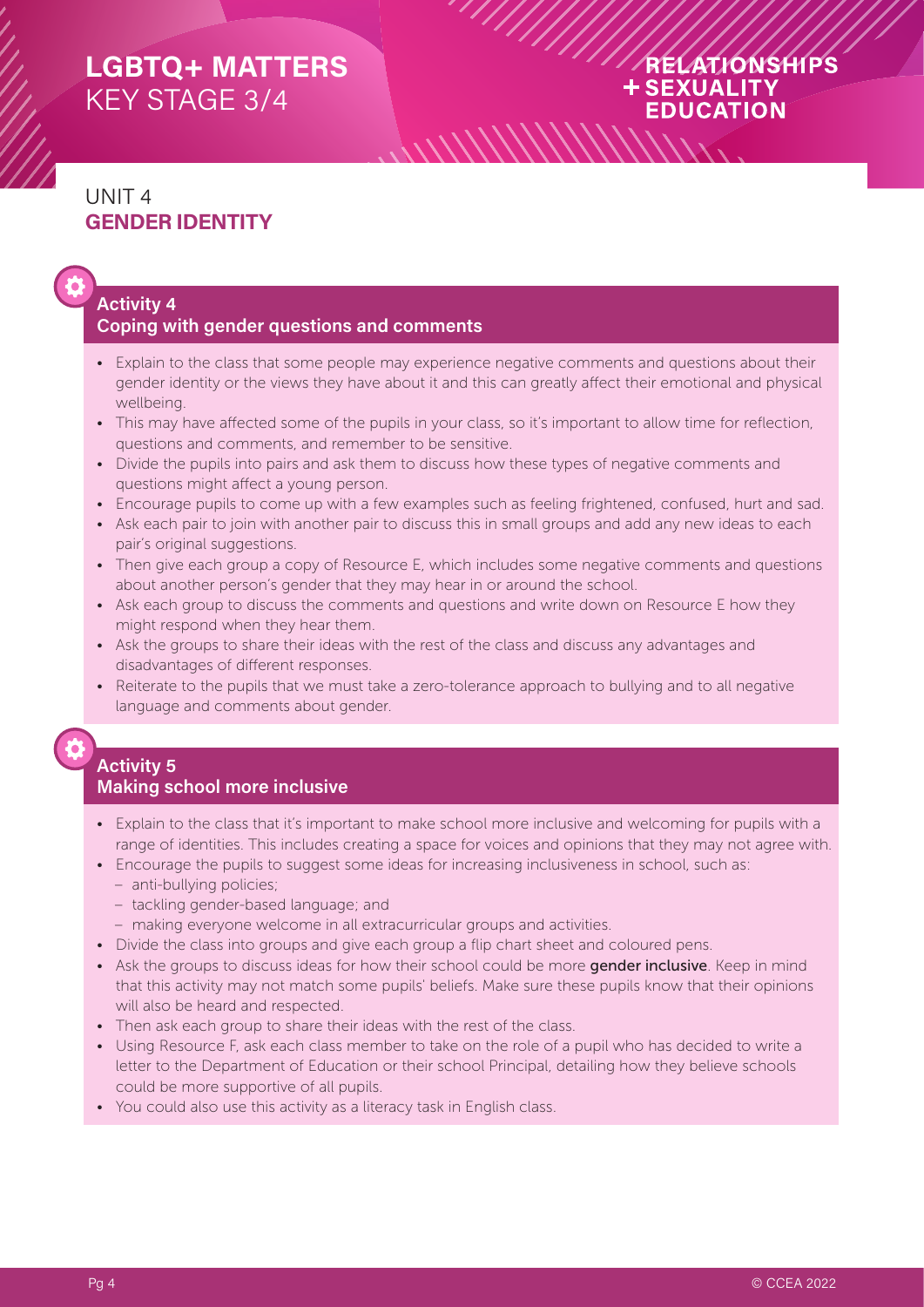#### RELATIONSHIPS **+SEXUALITY EDUCATION**

## UNIT 4 **GENDER IDENTITY**

#### **Activity 6 Review of learning intentions**

It's important that pupils have opportunities to reflect on their learning. You can choose from a range of methods detailed in our [Active Learning and Teaching Methods for Key Stage 3](https://ccea.org.uk/downloads/docs/ccea-asset/Curriculum/Active%20Learning%20and%20Teaching%20Methods%20for%20Key%20Stage%203.pdf) resource, such as:

 $\frac{1}{2}$ 

*\\\\\\\\* 

- Dartboard Evaluation
- Graffiti Board
- Fist-to-Five
- KWL (Know Want to Know Learned) Grid
- Post-It Collection
- Think, Pair and Share.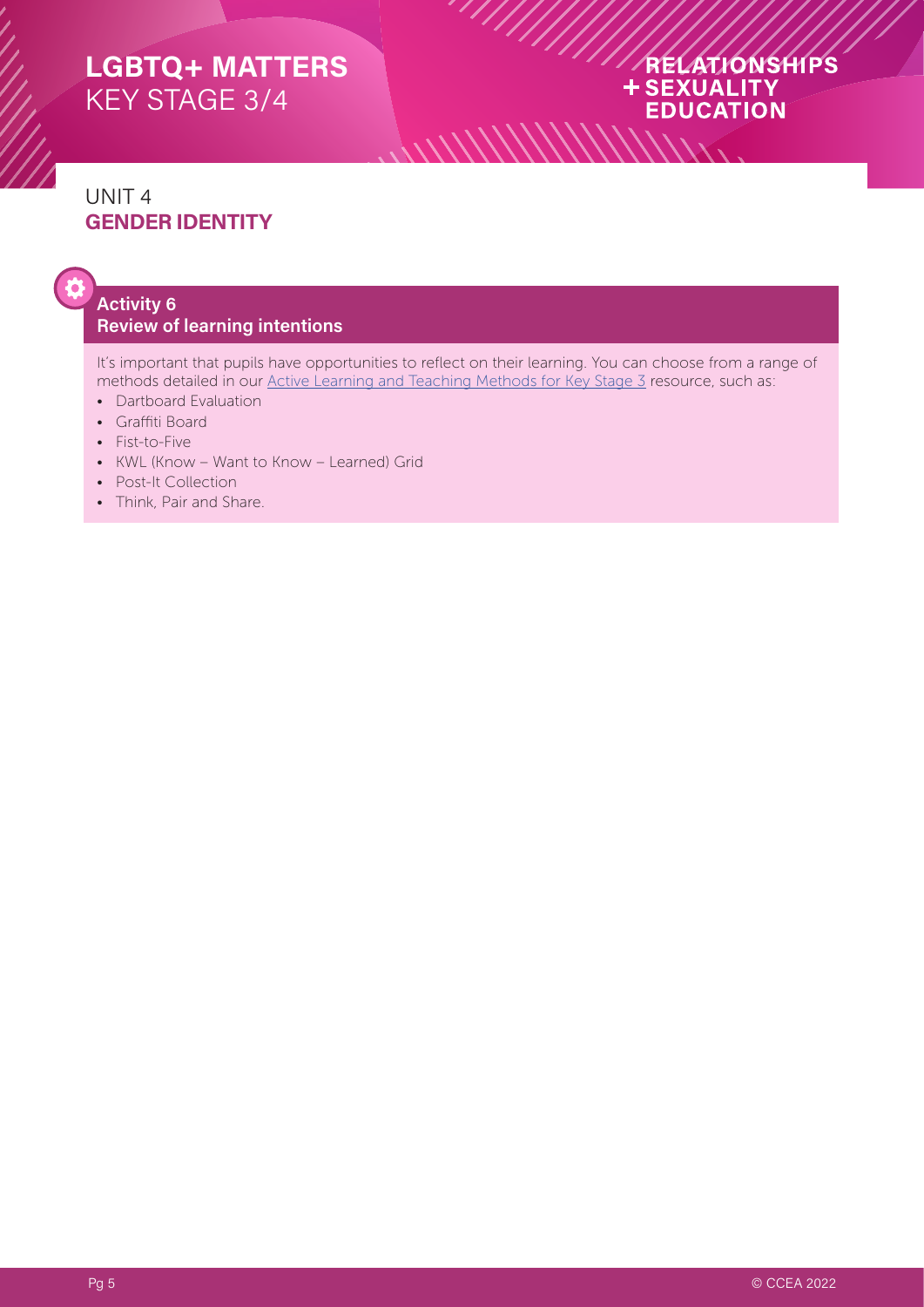# ARELATIONSHIPS

 $\frac{1}{2}$ 

## RESOURCE A: **CHARACTERISTICS**

| <b>Drinks beer</b>    | Good at<br>housework            |  |
|-----------------------|---------------------------------|--|
| Good with children    | Romantic                        |  |
| <b>Takes risks</b>    | Jealous                         |  |
| Emotional             | Sweet<br>-----------            |  |
| Shows off             | Strong                          |  |
| Aggressive            | Does not talk<br>about emotions |  |
| Likes fashion         | Always on a diet                |  |
| Caring                | <b>Flirty</b>                   |  |
| Sensitive             | Loves sport                     |  |
| <b>Careful driver</b> | Hurt easily                     |  |
| Likes to gossip       | <b>Cries easily</b>             |  |
|                       |                                 |  |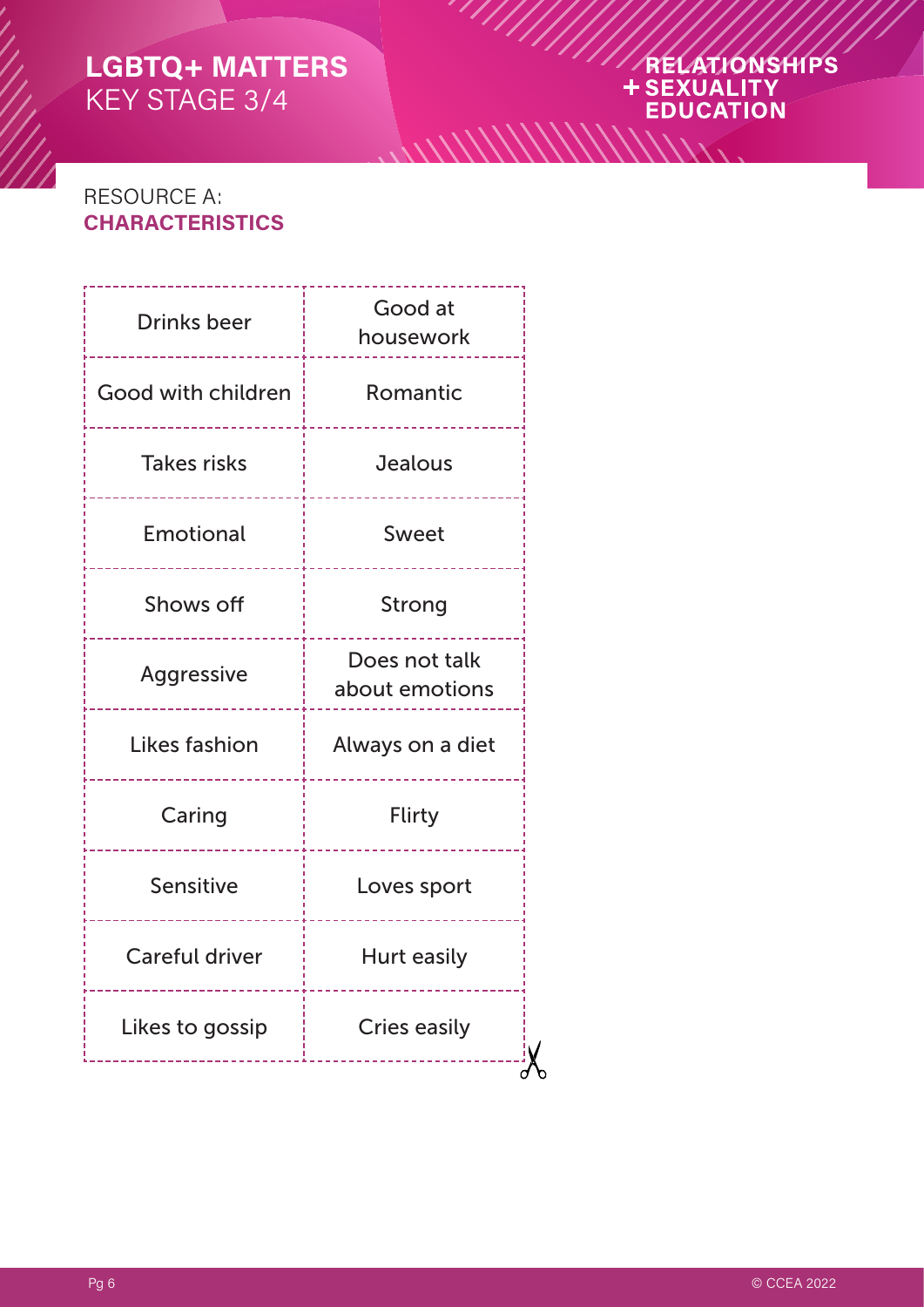# ARELATIONSHIPS

RESOURCE B: **MALE AND FEMALE CHARACTERISTICS**



 $\frac{1}{2}$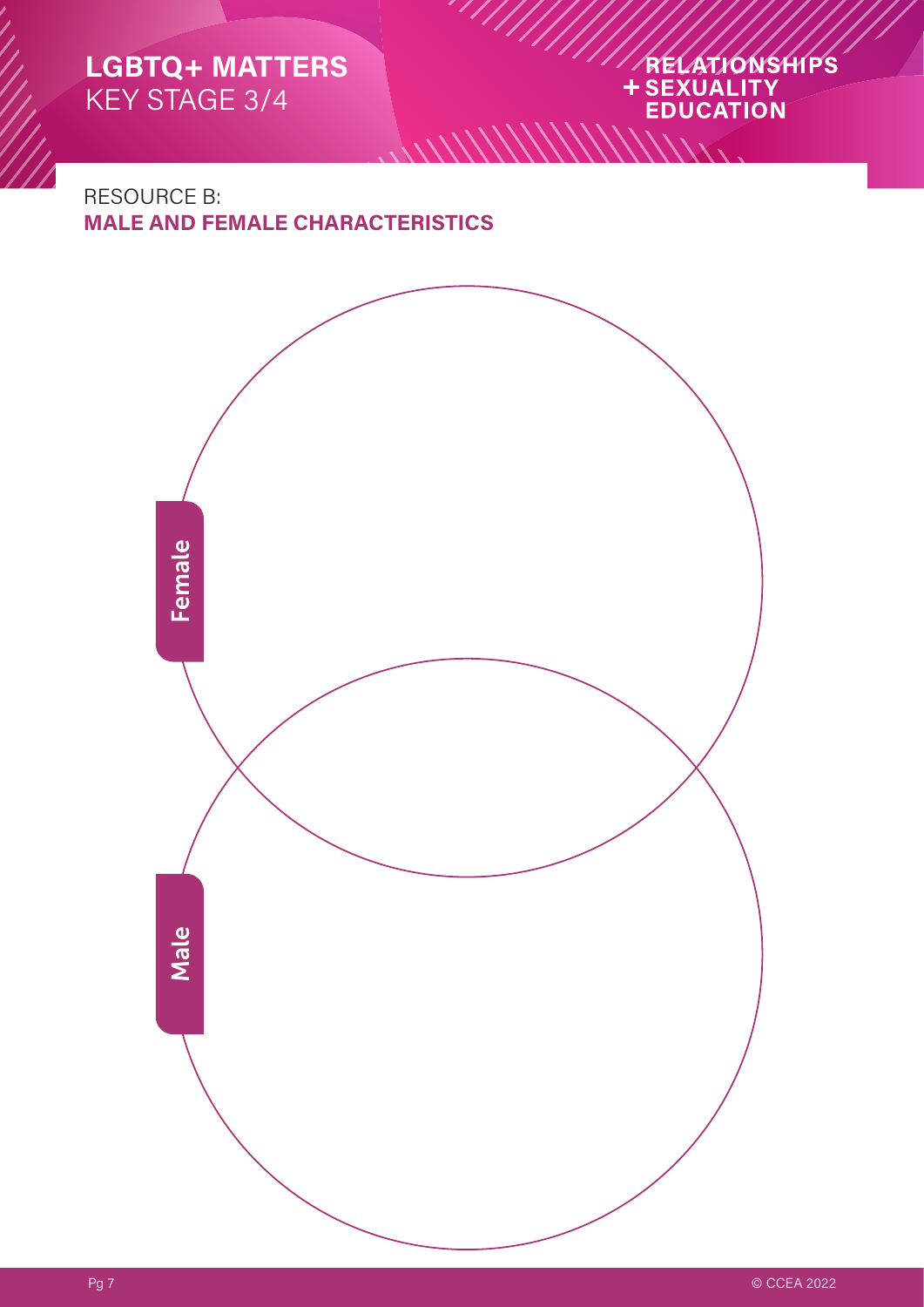# ARELATIONSHIPS *\\\\\\\\\*

## RESOURCE C: **GENDER TERMS**

| <b>Term</b>              | <b>Definition</b>                                                                                                                                                                                      |
|--------------------------|--------------------------------------------------------------------------------------------------------------------------------------------------------------------------------------------------------|
| <b>Gender Identity</b>   | A person's internal sense of their own gender, which may or<br>may not match with the sex (biologically determined) they<br>were assigned at birth                                                     |
| <b>Gender Expression</b> | How a person externally shows their gender identity, which<br>can include their clothing, hairstyle, make-up, name and<br>pronoun choice (for example he/him/his, she/her/hers or<br>they/them/theirs) |
| <b>Biological Sex</b>    | Assigned at birth (generally male or female) based on the<br>genitals a person is born with                                                                                                            |
| Cisgender                | Someone whose biological sex assigned at birth matches<br>their gender identity and expression                                                                                                         |
| Transgender              | Someone who has a gender identity that does not fully<br>correspond to the biological sex assigned to them at birth                                                                                    |
| Non-Binary               | A gender that is not exclusively male or female (also known<br>as gender queer)                                                                                                                        |

 $\frac{1}{2}$ 

 $1/1/2$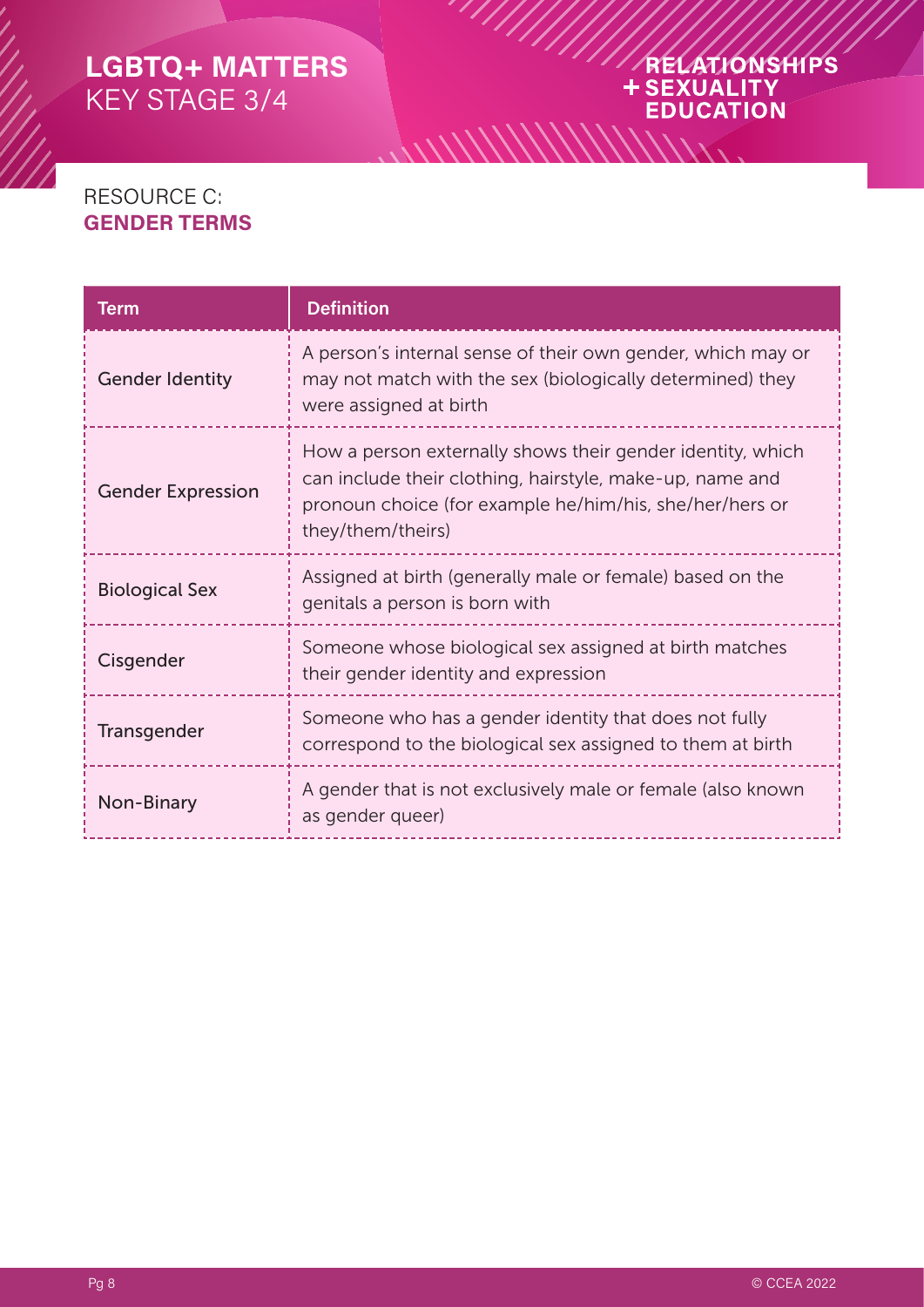# ARELATIONSHIPS **EDUCATION**

## RESOURCE D: **GENDER TERMS (CORRECT ANSWERS)**

| <b>Term</b>              | <b>Definition</b>                                                                                                                                                                                      |
|--------------------------|--------------------------------------------------------------------------------------------------------------------------------------------------------------------------------------------------------|
| <b>Gender Identity</b>   | A person's internal sense of their own gender, which may or<br>may not match with the sex (biologically determined) they<br>were assigned at birth                                                     |
| <b>Gender Expression</b> | How a person externally shows their gender identity, which<br>can include their clothing, hairstyle, make-up, name and<br>pronoun choice (for example he/him/his, she/her/hers or<br>they/them/theirs) |
| <b>Biological Sex</b>    | Assigned at birth (generally male or female) based on the<br>genitals a person is born with                                                                                                            |
| Cisgender                | Someone whose biological sex assigned at birth matches<br>their gender identity and expression                                                                                                         |
| Transgender              | Someone who has a gender identity that does not fully<br>correspond to the biological sex assigned to them at birth                                                                                    |
| Non-Binary               | A gender that is not exclusively male or female (also known<br>as gender queer)                                                                                                                        |

 $\frac{1}{2}$ 

////////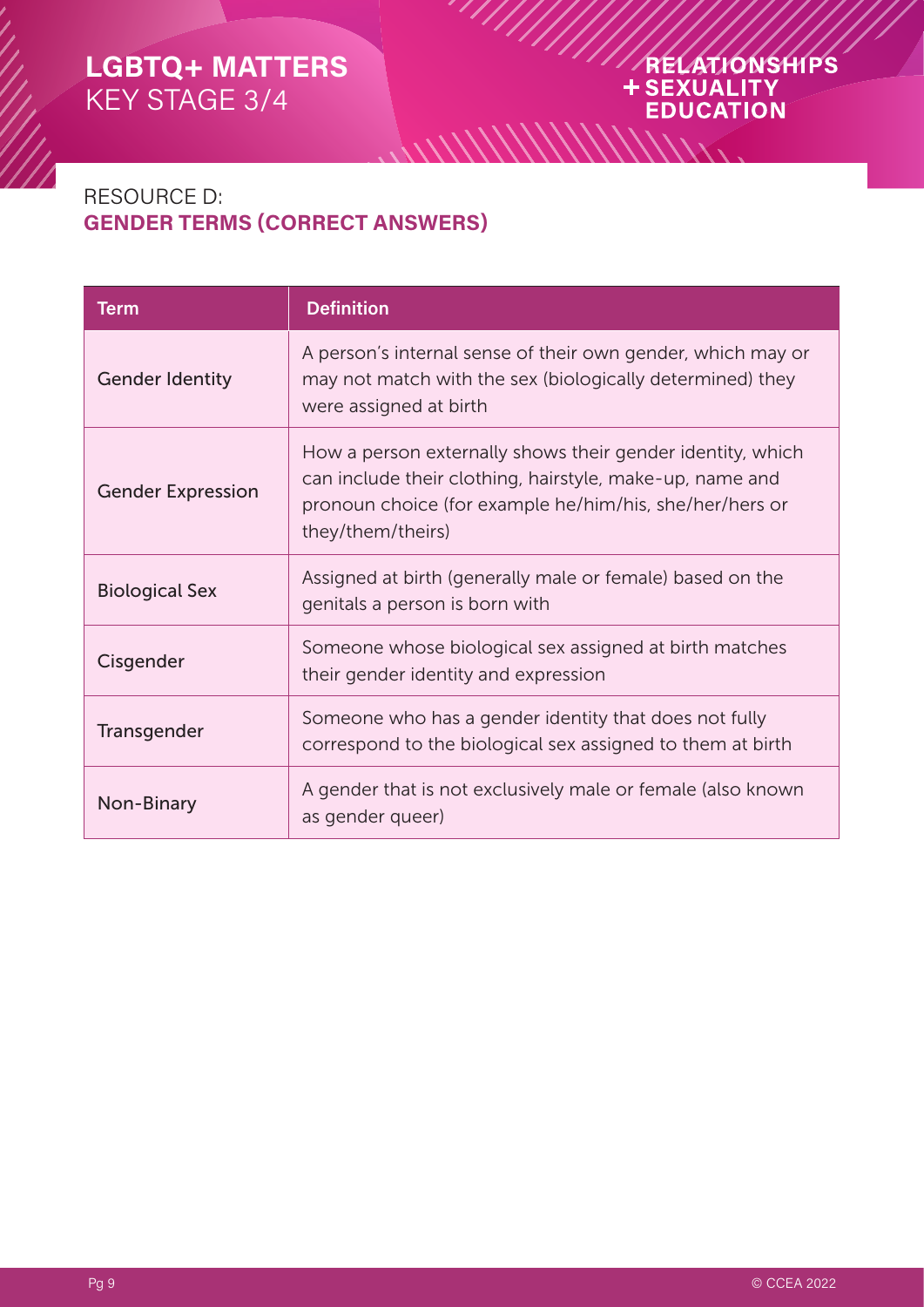#### RELATIONSHIPS **+SEXUALITY EDUCATION**

#### RESOURCE E: **RESPONDING TO NEGATIVE COMMENTS AND QUESTIONS**

 $\frac{1}{2}$ 

#### Comment/Question: **'Why is her hair so short? She looks like a boy!'**

Comment/Question:

**'James plays with dolls. That's weird.' (James identifies as a boy.)**

Your Response: Your Response:

Comment/Question: **'He's a boy, so why does he dress like a girl?'**

Your Response: Your Response:

Comment/Question:

**You overhear a pupil calling another pupil (who identifies as a boy) a 'girl' in an insulting way.**